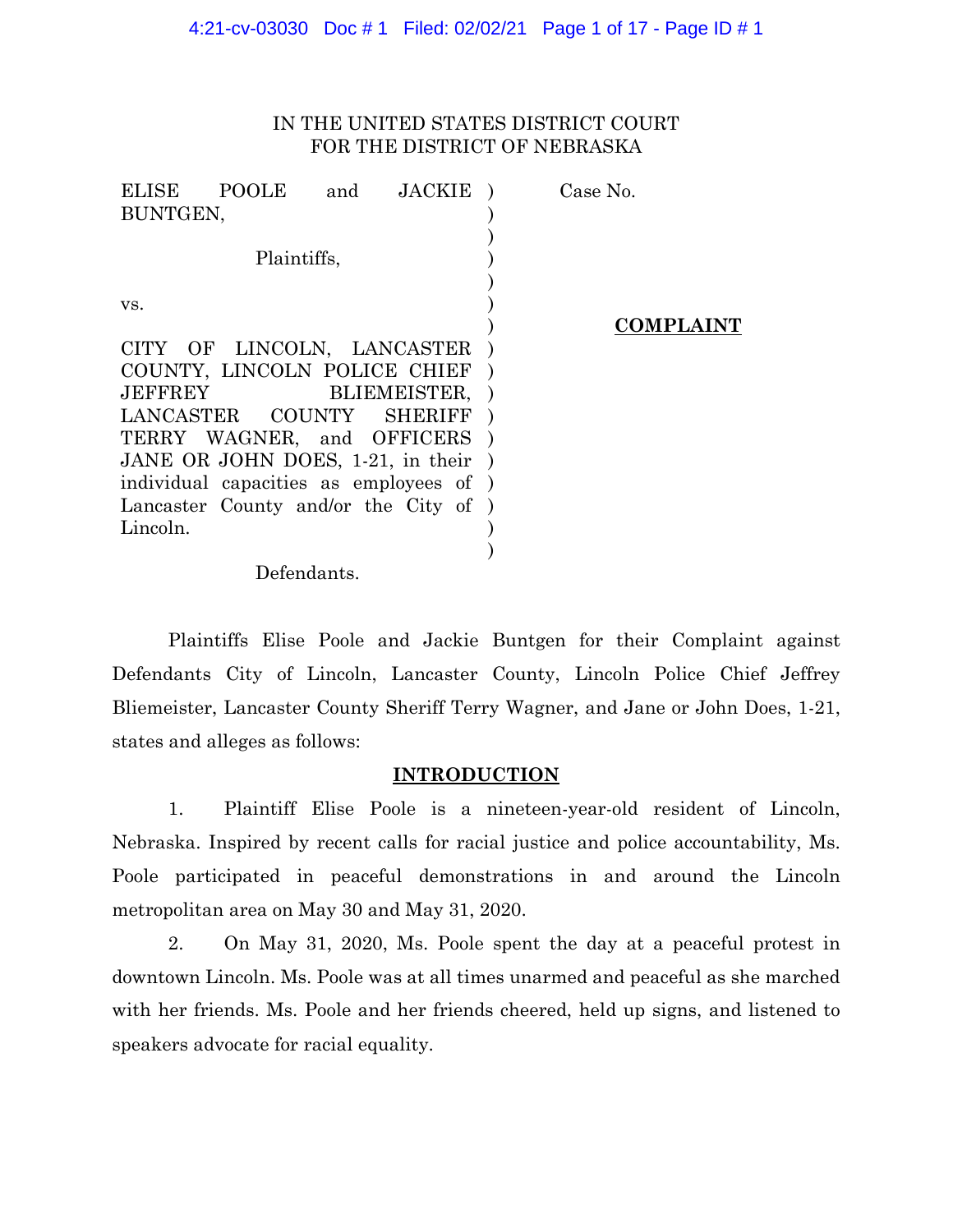# 4:21-cv-03030 Doc # 1 Filed: 02/02/21 Page 2 of 17 - Page ID # 2

3. When Ms. Poole and dozens of other peaceful protestors marched, holding signs and calling for reform, to the area of 12th and H Streets, they were met by a line of approximately 15 law enforcement officers in riot gear. Shortly thereafter, at approximately 10:00 pm, one of the officers shot Ms. Poole with a "rubber bullet gun" at close range, striking her in the face.

4. Ms. Poole fell to ground; blood rushing from her face. As she reached for her face to determine the extent of her injuries, she felt her nose hanging near her mouth. With the officers still advancing, Ms. Poole relied on her friends to help her up. On the way to the hospital, Ms. Poole kept pressure on her partially-detached nose to keep it attached to her face.

5. The Kinetic Impact Projectile ("KIP"), often referred to as a "rubber bullet," fired by law enforcement severed Elise's nose from her face. The severity of these injuries required immediate reconstructive surgery. Doctors determined that the bone, cartilage, and internal valve of her nose was completely destroyed.



**Figure 1: Elise's nose, severed from her face, as she awaited emergency surgery.**



**Figure 2: Elise's condition immediately before emergency reconstructive surgery.**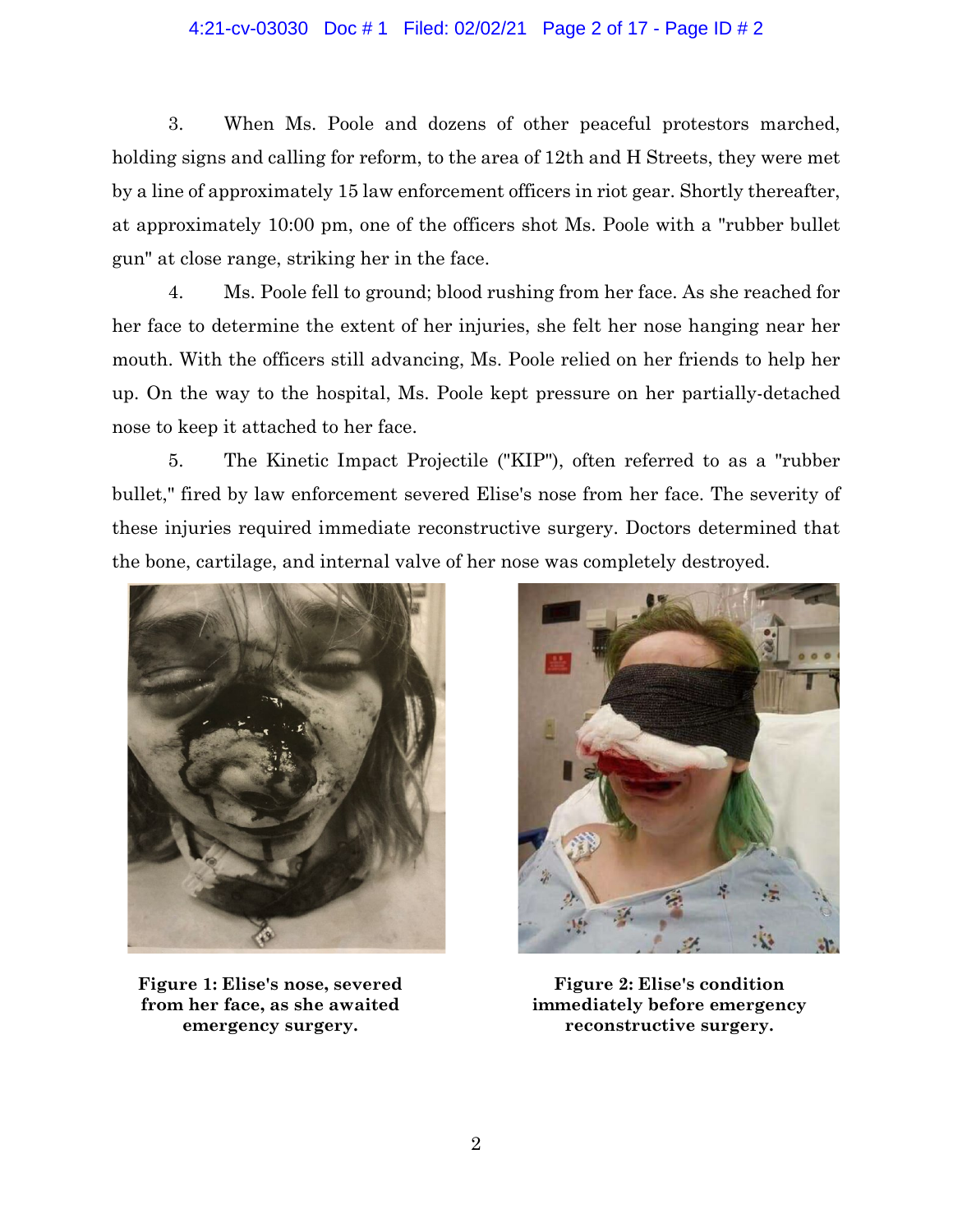### 4:21-cv-03030 Doc # 1 Filed: 02/02/21 Page 3 of 17 - Page ID # 3

6. Municipal policymakers have since acknowledged that their use of KIPs, rubber bullets, eXact iMpact Sponge Rounds, and other projectiles on the evening of May 31, 2020 was a response to the "constant verbal barrage" they had endured the night before. Many of the officers who fired these "less-lethal" projectiles at demonstrators did so without any formal training.

7. Defendants have also acknowledged that law enforcement "needed to do a better job of identifying the non-protestors in the group that were agitators." Instead, weapons — including KIPs, rubber bullets, and eXact iMpact Sponge Rounds — were indiscriminately used on crowds of peaceful protestors because of the actions of a few alleged "agitators."[1](#page-2-0)

8. KIPs, rubber bullets, and eXact iMpact Sponge Rounds can be lethal. One study reveals that 71% of people struck by rubber bullets suffered severe injuries, 15.5% of individuals were permanently disabled, and 3% died from their injuries. Thus, while rubber bullets may be "less lethal" than traditional ammunitions, rubber bullets are far from harmless and are capable of causing severe permanent injuries and death.

9. The Defendants' response to Ms. Poole's peaceful demonstration violates the U.S. and Nebraska Constitutions, and Ms. Poole has suffered serious and permanent injuries as a result. In the alternative, Ms. Poole alleges negligence and alternative liability on the part of the John Doe Officers and municipal corporations for their roles in causing or contributing to the injuries alleged.

### **PARTIES**

10. Plaintiff Elise Poole is a nineteen-year-old teenager residing in Lincoln, Lancaster County, Nebraska.

11. Plaintiff Jackie Buntgen is Elise Poole's mother. Ms. Buntgen was, at all relevant times, responsible for certain medical costs associated with Ms. Poole's injuries, as set forth below.

<span id="page-2-0"></span><sup>&</sup>lt;sup>1</sup> http://netnebraska.org/article/news/1225307/sheriff-rioters-took-toll-deputies-promises-more-crowd-controltraining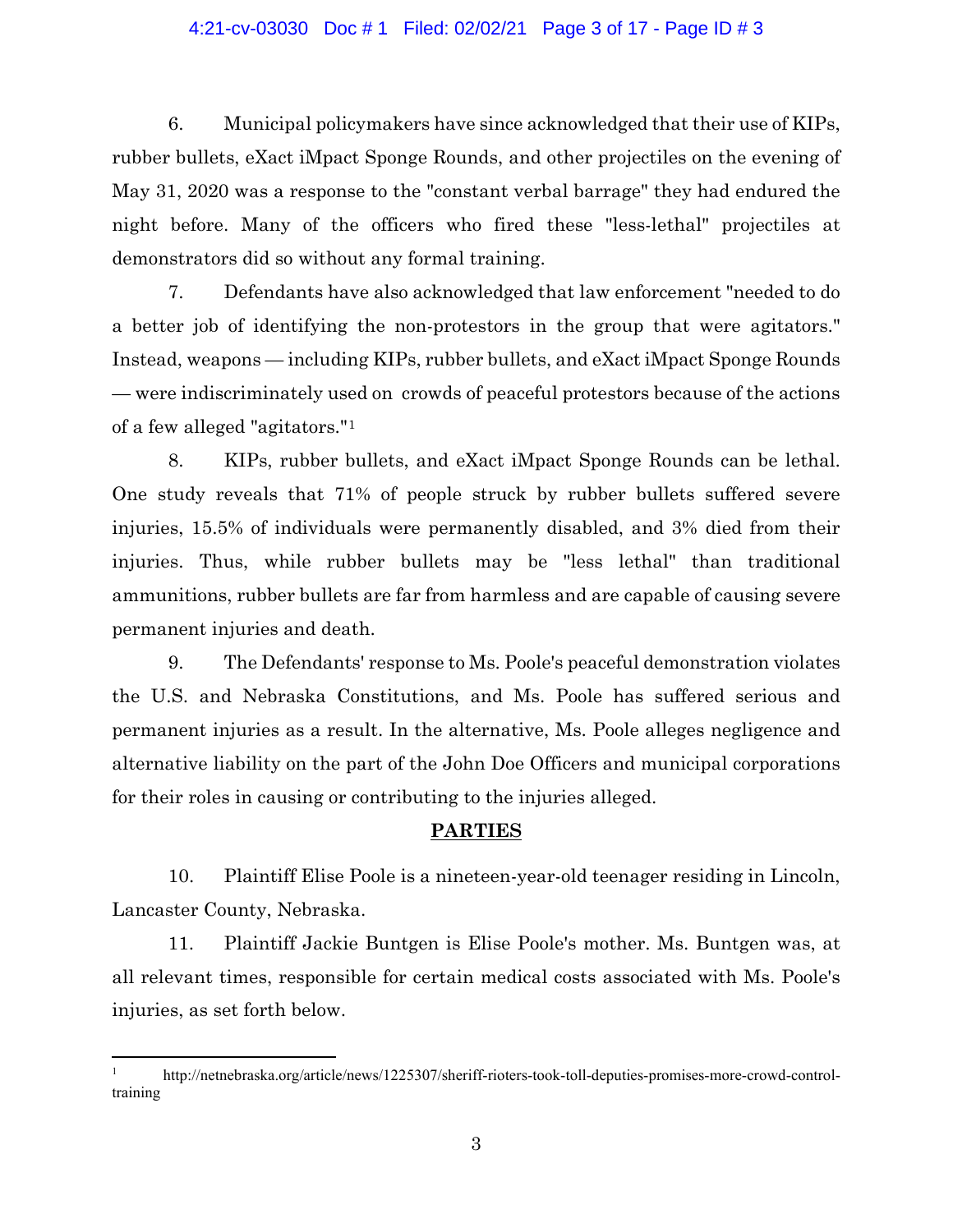### 4:21-cv-03030 Doc # 1 Filed: 02/02/21 Page 4 of 17 - Page ID # 4

12. Defendant City of Lincoln is a municipality incorporated in the State of Nebraska which was and is responsible under law for the acts and omissions of its law enforcement officers, agents, and other employees, including those whose conduct is at issue in this lawsuit.

13. Defendant Jeffrey Bliemeister was, at all times relevant to this action, the chief policymaker for the Lincoln Police Department. He is sued in his individual and official capacities.

14. Defendant Lancaster County is a municipality incorporated in the State of Nebraska which was and is responsible under law for the acts and omissions of its law enforcement officers, agents, and other employees, including those whose conduct is at issue in this lawsuit..

15. Defendant Terry Wagner is, and was at all time relevant to this action, the chief policymaker for the Lancaster County Sheriffs' Office. He is sued in his individual and official capacities.

16. Defendant Officers Jane and John Does 1-21 are employees with or agents of the City of Lincoln and/or Lancaster County who responded to protests on behalf of the City of Lincoln on May 30 through June 5, 2020. The precise number and identity of these defendants is presently unknown to Plaintiffs. At all times relevant herein, each of these Defendants were acting under color of state law and in the scope of their employment.

# **JURISDICTION AND VENUE**

17. This Court has original jurisdiction over this matter pursuant to 28 U.S.C. § 1331 because it involves a federal question under 42 U.S.C. § 1983.

18. Venue is proper pursuant to 28 U.S.C. § 1391(b) because the Defendants reside in this judicial district and it is where a substantial part of the events giving rise to the claims occurred.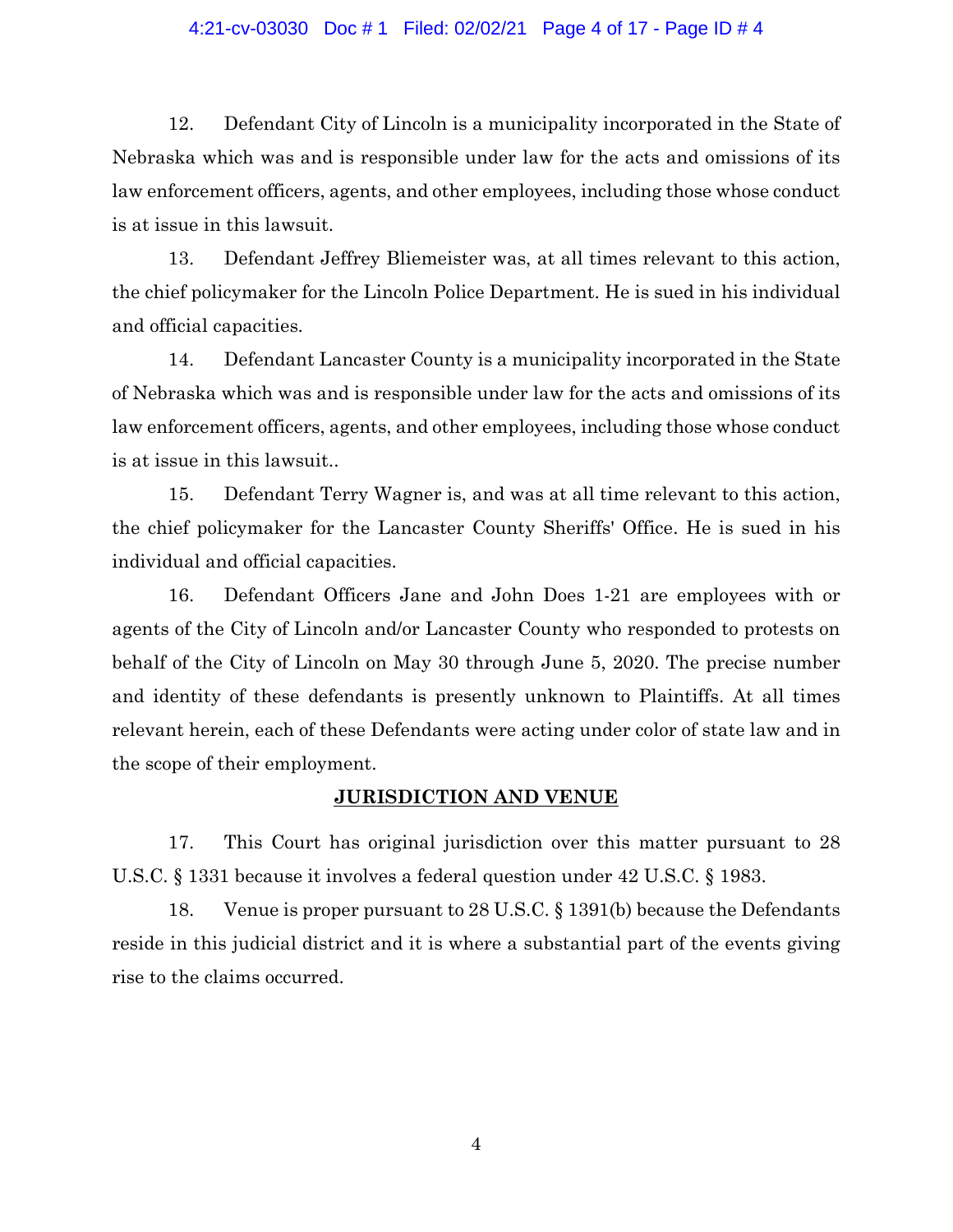#### **FACTUAL ALLEGATIONS**

### **A. Background.**

19. On May 25, 2020, George Floyd, a Black man, was murdered in Minneapolis, Minnesota by the police. Mr. Floyd was accused of a non-violent offense. During his arrest, Mr. Floyd fell to the ground, and was handcuffed and restrained. Minutes later, for no discernible reason, a police officer placed his knee—and the weight of his body—on Mr. Floyd's neck as Mr. Floyd lay pinned to the ground.

20. For almost nine minutes, the officer pressed his knee into Mr. Floyd's neck as Mr. Floyd struggled to breathe, pleading for mercy. Instead of intervening, other officers held Mr. Floyd's legs or stood by, watching as Mr. Floyd began to die. Among Mr. Floyd's last words were, "Please, please, please, I can't breathe."

21. Mr. Floyd's death was captured on video and broadcast globally, sparking demonstrations in over 2,000 cities across the country and more around the world.

22. Groups of demonstrators throughout the country, including in Lincoln, Nebraska, began gathering on a daily and nightly basis to protest the systemic injustices perpetuated against Black people and other people of color.

23. With limited exceptions, the daily Lincoln protests ("the Protests") were overwhelmingly peaceful. Based on the alleged conduct of a few protesters, however, Defendants responded by indiscriminately using excessive force and aggressive dispersal tactics against protestors.

24. The Defendants' response to the Protests included the use of "lesslethal" weapons, including, but not limited to, tear gas and other chemical irritants, flash-bang grenades, bean bags, rubber bullets, KIPS, and eXact iMpact Sponge Rounds.

25. Defendants deployed chemical irritants both by targeting specific protestors and by launching canisters into a crowd, releasing the irritants indiscriminately in every direction.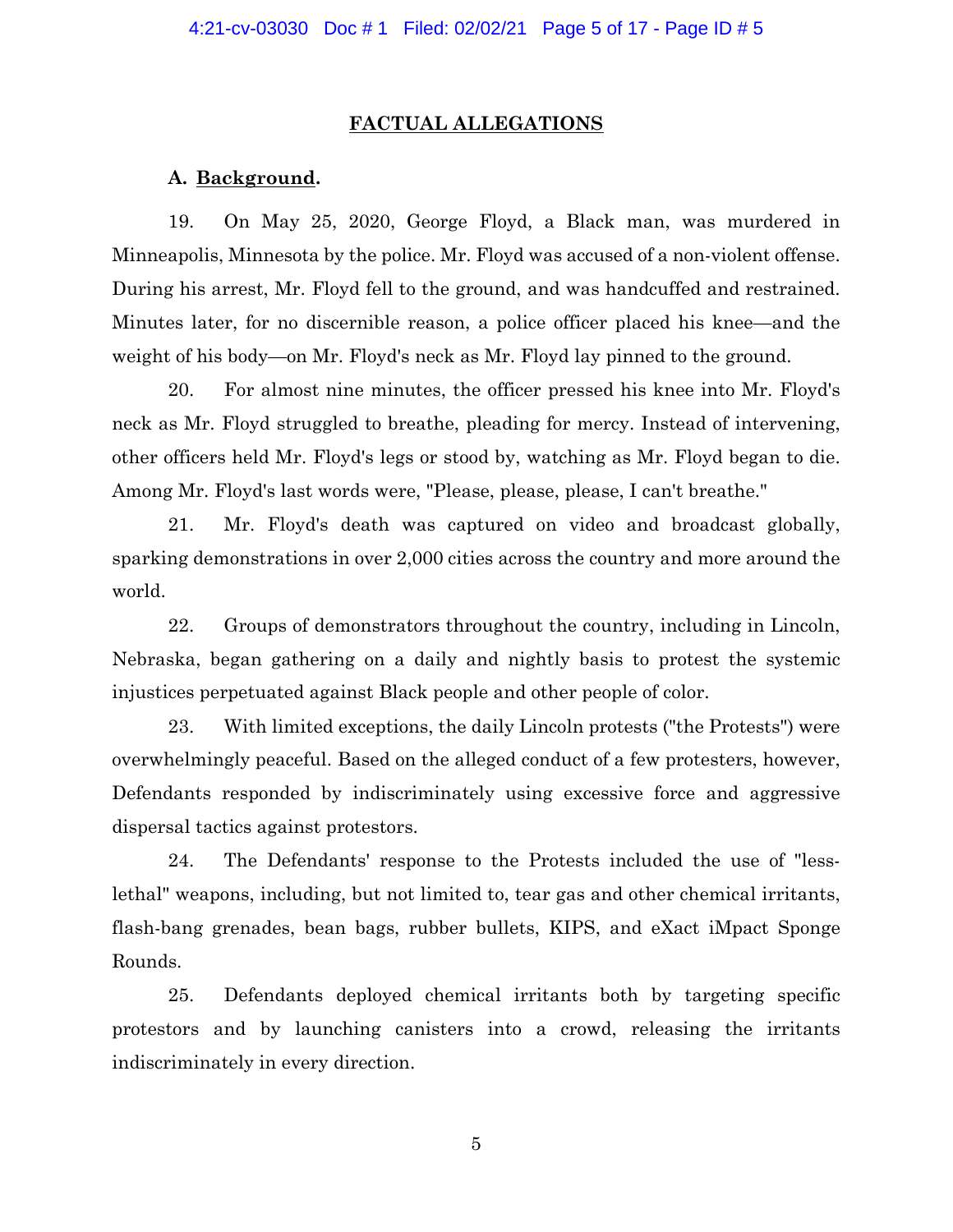### 4:21-cv-03030 Doc # 1 Filed: 02/02/21 Page 6 of 17 - Page ID # 6

26. Defendants also deployed flash-bang grenades at protestors. When these weapons detonate, they generate loud noise and bright light.

27. In addition, Defendants shot KIPs, bean bags, rubber bullets, and eXact iMpact Sponge Rounds at protestors. Defendants used this weaponry without any formal training or instruction as to its use as an alleged "crowd control" mechanism.

28. Tear gas can be lethal. Tear gas exposure can severely impact those with asthma and can trigger a fatal asthma attack. Even when not directly lethal, exposure to tear gas can increase the risk of developing acute respiratory illnesses.

29. Flash bangs can be lethal. Flash bangs are explosives intended to stun and disorient people with light and sound, and are designed to temporarily blind or deafen people. The use of these weapons can cause serious injuries, like blowing off appendages, or even death. They can also damage eardrums, cause prolonged ear pain, harm the retina, and lead to burns, concussions, and psychological trauma.

30. Whether tipped with foam or sponge, or filled with a wooden block or metal birdshot, "rubber bullets" can be lethal. The irregular shape of rubber bullets creates unpredictable trajectories, making it nearly impossible to use them to safely target individuals within a crowd.

31. Pepper balls can be lethal. Pepper balls are plastic balls that break on impact, releasing a chemical irritant intended to incapacitate or stun.

### **B. Elise Poole.**

32. At all relevant times, Plaintiff Elise Poole was an eighteen-year-old resident of Lincoln, Nebraska. Ms. Poole participated in the Protests beginning Saturday, May 30, 2020.

33. While participating in the Protests on May 30, 2020, Ms. Poole was exposed to law enforcement weaponry, including pepper spray, deployed by Defendants as a purported method of crowd control.

34. Concerned for her safety but determined to make her voice heard, Ms. Poole returned to peacefully protest on Sunday, May 31, 2020. Ms. Poole brought with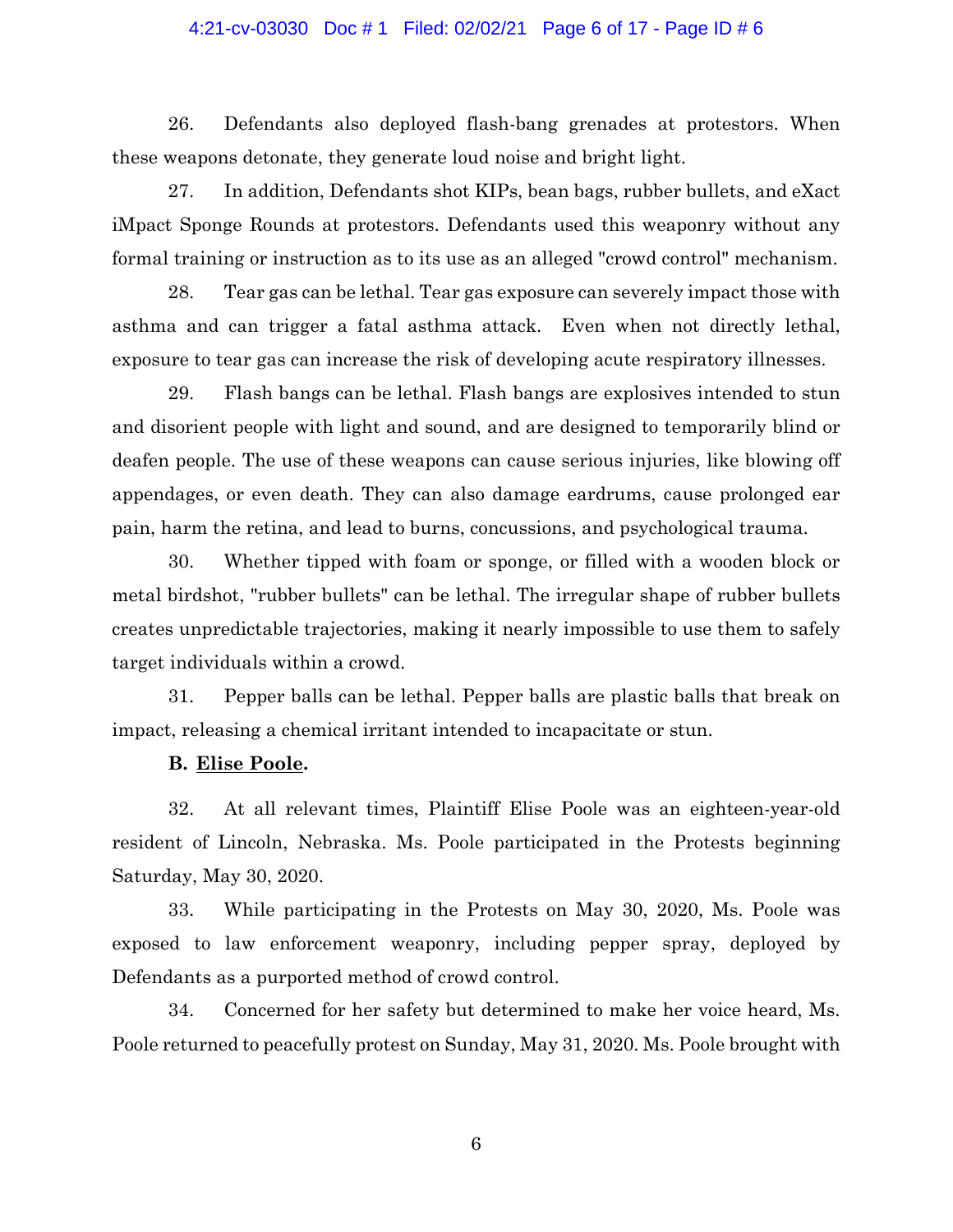# 4:21-cv-03030 Doc # 1 Filed: 02/02/21 Page 7 of 17 - Page ID # 7

her first-aid materials to assist others who may be exposed to chemical irritants or other weapons deployed by Defendants.

35. At approximately 10:03 p.m., Ms. Poole gathered with other peaceful demonstrators at or near the intersections of 12th and H Streets. Ms. Poole and her friends kneeled on the sidewalk, chanting "hands up, don't shoot!" An observer looking eastbound on H Street would have seen this group of protestors engaged in peaceful, constitutionally-protected assembly.



# **Figure 3: Peaceful protestors, including Ms. Poole, kneeling and chanting immediately before being shot by law enforcement officials.**

36. Although the demonstration remained non-violent, law enforcement officers dressed in riot gear and armed with weapons lined up and descended onto the protestors.

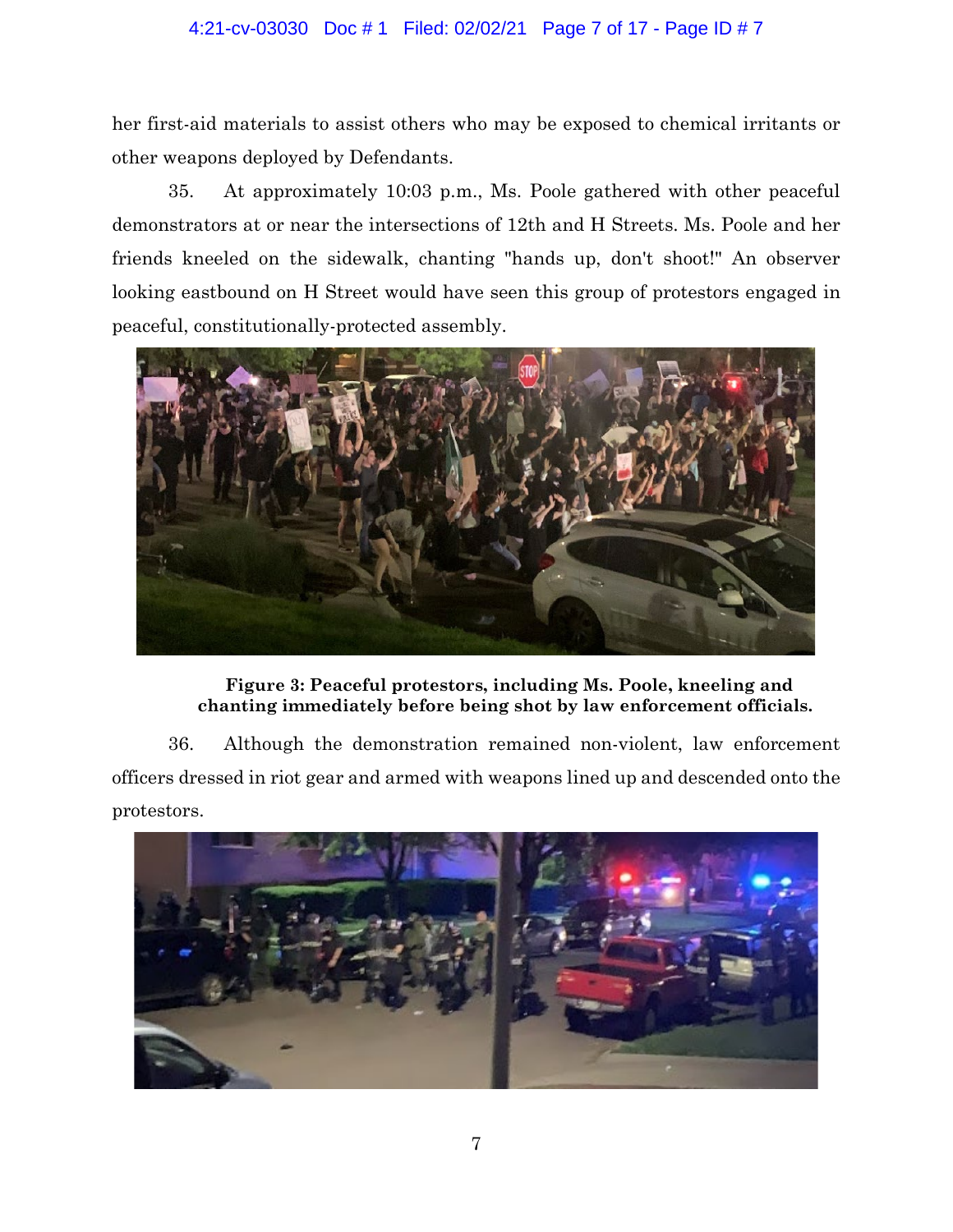# **Figure 4: Law enforcement dressed in riot gear descending upon the peaceful protestors depicted in Figure 3.**

37. The officers marched eastward on H Street, drawing their weapons and firing pepper balls and tear-gas canisters indiscriminately into the peaceful crowd. The weaponry deployed by Defendants caused the peaceful demonstrators, including Ms. Poole, to retreat toward 13th Street.

38. Ms. Poole attempted to leave the scene, but her movement was restricted as the Defendants Officers and their vehicles blocked points of entry and exit. As she attempted to leave, a gas canister deployed by the Defendant Officers exploded directly in front of Ms. Poole, impairing her vision and further restricting her mobility.

39. Seconds after the gas canister exploded, a projectile fired by a John Doe Officer struck Ms. Poole in the face. Ms. Poole, who was on the sidewalk at the time, immediately dropped to the ground.

40. Ms. Poole tasted blood. As she reached for her face to determine the extent of her injuries, she felt her nose hanging near her mouth. With the Defendants Officers still advancing, Ms. Poole relied on her friends to help her up. On the way to the hospital, Elise had to keep pressure on her partially-detached nose to keep it attached to her face.

41. The projectile fired by the John Doe Officer severed Elise's nose from her face. The severity of these injuries required immediate reconstructive surgery. Doctors determined that the bone, cartilage, and internal valve of her nose was completely destroyed.

42. Based on the scene as it would have appeared to the officer(s) at the time Ms. Poole was shot, there was no reasonable basis for firing projectiles at or near her or any other individuals gathered on the sidewalk.

43. Further, upon information and belief, the deployment itself was done in a negligent manner inconsistent with the safe and effective use of such force, and in direct violation of Department policies. In particular, the Defendant Officers did not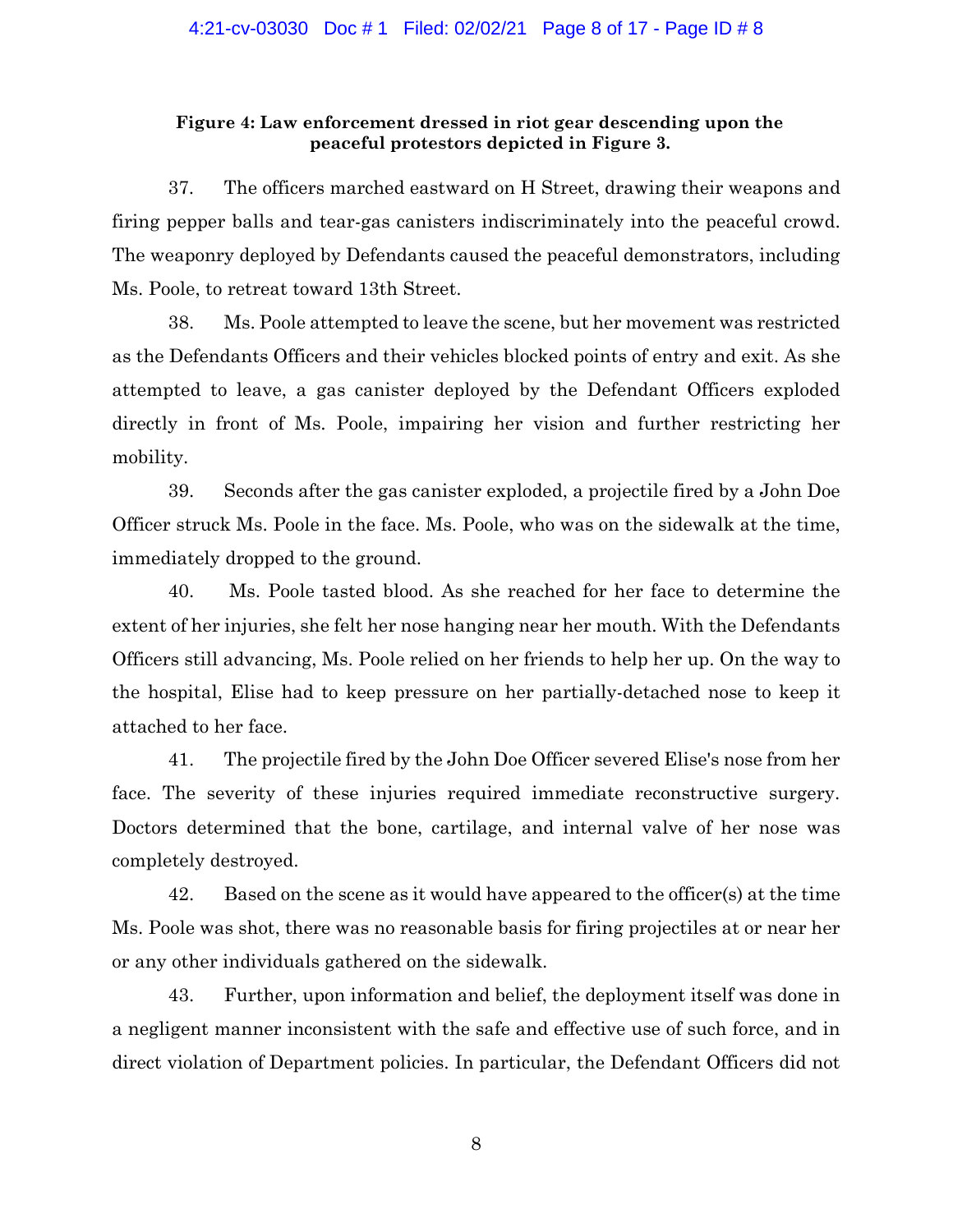#### 4:21-cv-03030 Doc # 1 Filed: 02/02/21 Page 9 of 17 - Page ID # 9

safely deploy their weaponry in a manner that minimized and/or avoided projectiles from striking peaceful demonstrators.

44. Additionally, the Defendant Officers fired the projectiles without any formal training, which is in direct violation of the respective Departments' internal use-of-force policies.

### **C. Municipal and Joint Liability.**

45. Lincoln Police Chief Jeffrey Bliemeister and Lancaster County Sheriff Terry Wagner (collectively, "Officials") have sufficiently senior roles such that their decisions may fairly be said to represent official policy of the City of Lincoln and Lancaster County, respectively.

46. Upon information and belief, the Officials met, discussed, and approved the use of weaponry, including KIPs, rubber bullets, and eXact iMpact Sponge Rounds in advance of the May 31, 2020 demonstrations in Downtown Lincoln.

47. Sheriff Wagner has since publicly acknowledged his role in authorizing the use of "less lethal" weapons against the crowds of which Ms. Poole was a part, stating that weaponry was used on protestors, in part, because law enforcement officers were "discouraged" by "the constant verbal barrage" they allegedly endured during the demonstrations, because protestors did not have the "proper permitting, and in the alleged interest of protecting property.

48. All of the foregoing Defendants, including the individual officers present, agreed with and assisted each other to approach the group of peaceful protesters; to use KIPs and other means of "non-lethal" force for the purpose of dispersing the protesters; lent their support and the authority of their office to each other; failed to intervene to prevent the indiscriminate, excessive and unlawful use of KIPs; and advised, assisted, ratified and/or directed the actions and inactions resulting in the severe injuries suffered by Ms. Poole.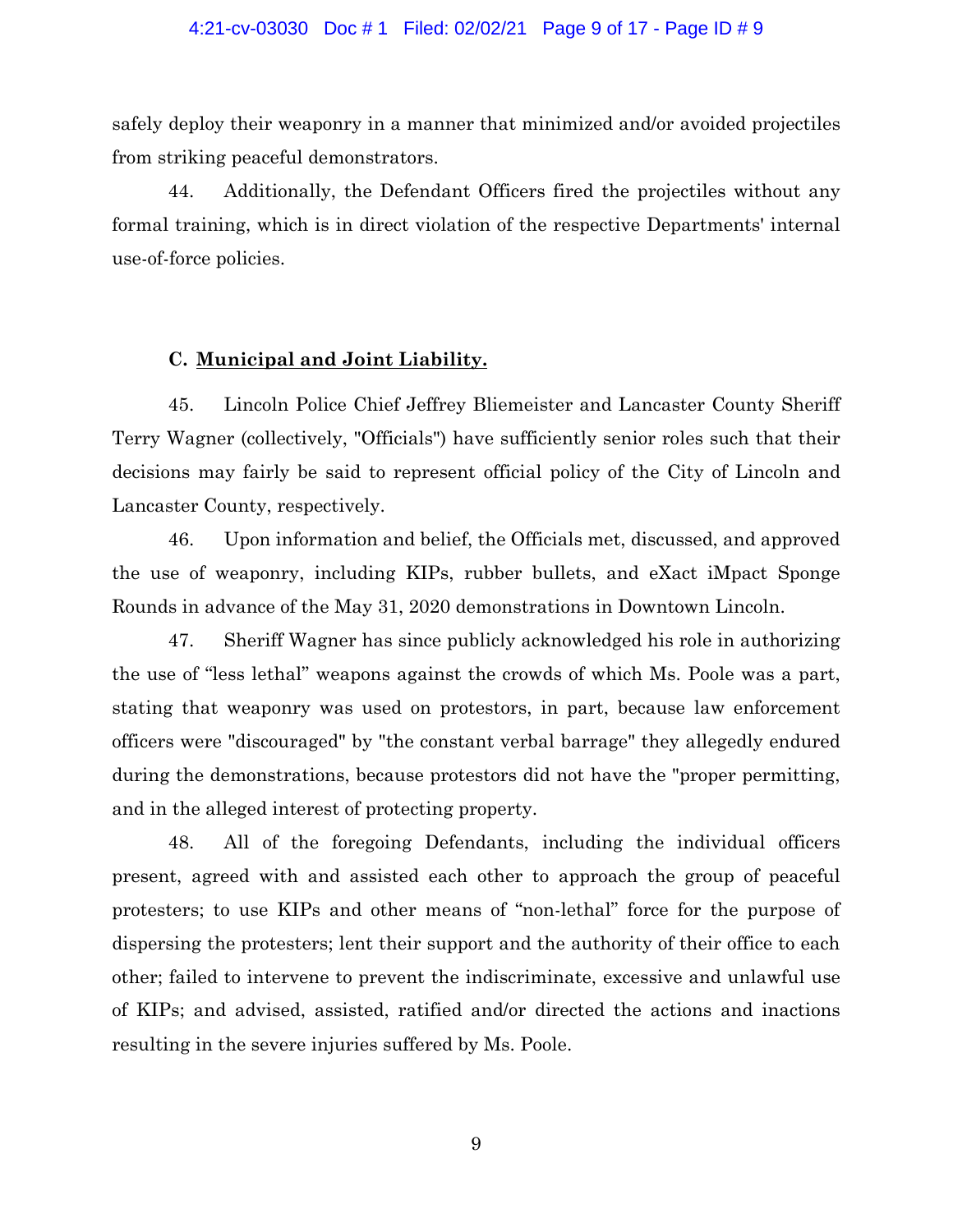#### 4:21-cv-03030 Doc # 1 Filed: 02/02/21 Page 10 of 17 - Page ID # 10

49. The extent of cooperation by and between the different law enforcement agencies and Defendant Officers is reflected in subsequent incident reports. In one report, a Lancaster County Sheriff acknowledges receiving "less lethal" weaponry from the Lincoln Police Department. "I did assist in deploying one canister of OC which I obtained from an LPD officer who was handing them out for deployment," the Sheriff wrote. In another report, a Sheriff acknowledges receiving an "unknown number of beanbag rounds" from an LPD officer, which the Sheriff deployed on demonstrators throughout the evening of May 31, 2020.

50. In the weeks following the protests, and the severe injuries suffered by Ms. Poole, Officials ratified the use of KIPs and "less lethal" weapons against the crowds. For his part, Sheriff Wagner publicly declared that in a review of his officers' conduct during the protests, including meeting with each deputy involved, he found no instances of excessive force.

51. Additionally, the Officials received ample notice in advance of the May 31, 2020 protests that LPD officers and Sheriff's Office deputies were indiscriminately using less-lethal force against protestors to control and suppress demonstrations in the absence of any imminent threat to safety, including through widely publicized photos and videos, citizen complaints, and firsthand accounts circulated through the press and social media.

52. Despite receiving notice, the Officials failed to take action sufficient to remedy the ongoing violations of protestors' constitutional rights by LPD officers and Sheriff's Office deputies, including by failing to train, supervise, or discipline LPD officers or Sheriff's Office deputies or issue corrective policies to prevent further violations.

53. Instead, the Officials continued to authorize the use of less-lethal force to control demonstrations even while acknowledging that the majority of protestors had been peaceful.

54. The Officials also acted with deliberate indifference in equipping their officers with "less-lethal" weaponry without proper training and instruction. Indeed, following the protests, Defendant Wagner acknowledged that his officers didn't have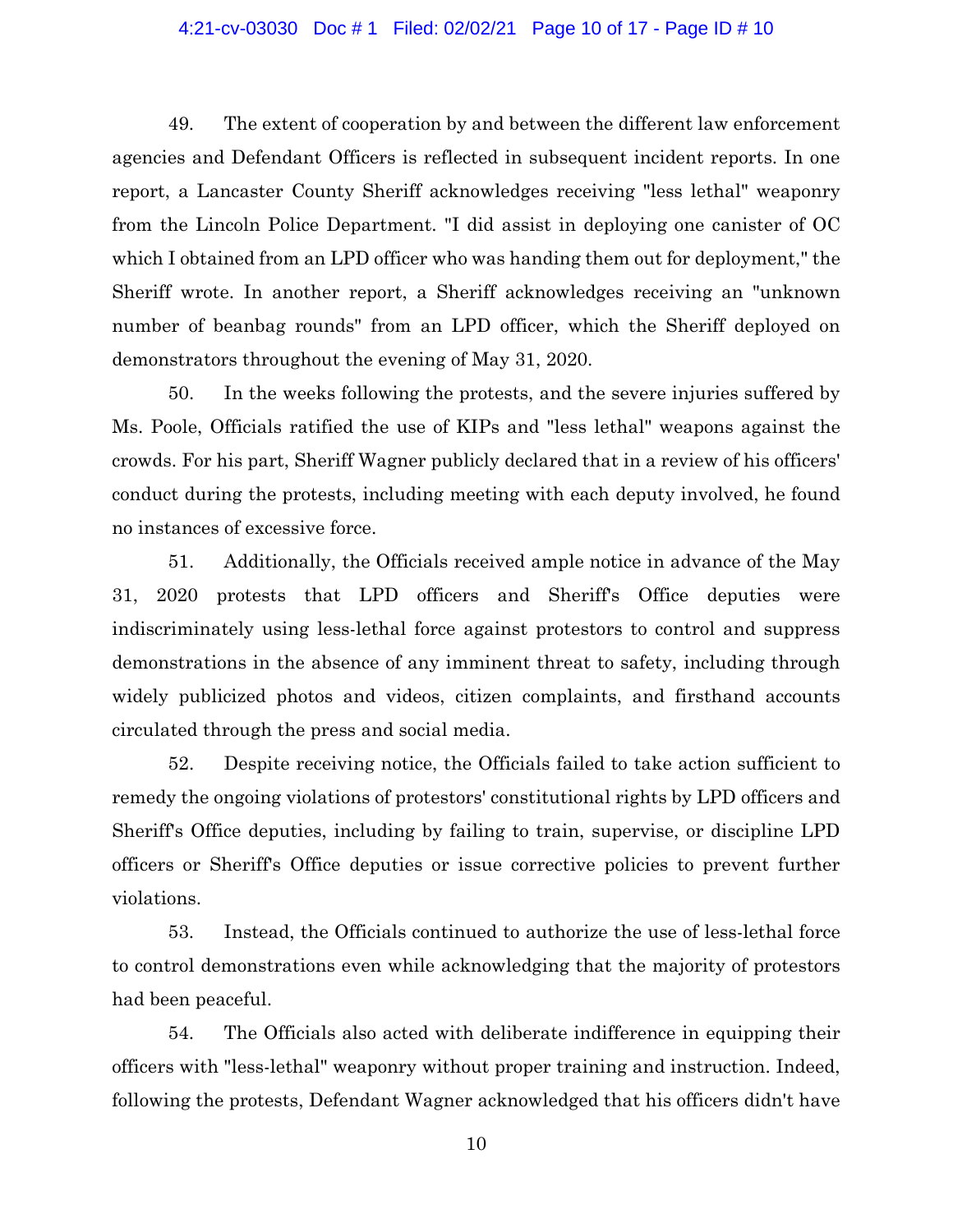### 4:21-cv-03030 Doc # 1 Filed: 02/02/21 Page 11 of 17 - Page ID # 11

the equipment or the training necessary to perform the type of crowd control the Officials ordered. Specifically, Defendant Wagner admitted a "large number [of the deputies involved] had not been trained in crowd control" and lacked even a "basic orientation in crowd control tactics." The unconstitutional consequences of equipping officers with supposed "crowd control" weaponry they do not know how to use is patently obvious.

55. The Officials acted with deliberate indifference to Plaintiff's constitutional rights by authorizing, both explicitly and implicitly, the indiscriminate use of less-lethal force against protestors who did not pose any safety threat; by failing to properly train officers on the use of "less lethal" weaponry, including rubber bullet projectiles, as a "crowd dispersal" technique; by failing to supervise and discipline LPD officers and Sheriff's Office deputies regarding appropriate use of force against protestors; and by failing to rectify LPD's and Sheriff's Office's unconstitutional custom of using less-lethal force to control and suppress demonstrations.

### **FIRST CAUSE OF ACTION**

# **Violation of the First Amendment / Retaliation – 42 U.S.C. § 1983**

56. Plaintiffs re-allege and incorporate by reference all of the preceding paragraphs.

57. Defendants' decision to shoot Ms. Poole with a rubber bullet violates the First Amendment in at least five ways: (i) as unconstitutional retaliation for expressive conduct protected under the First Amendment; (ii) as a violation of the right to peaceably assemble; (iii) as an unconstitutional restriction to a traditional public forum; (iv) as unconstitutional content- and viewpoint -based discrimination; and (v) as a violation of Ms. Poole's right to record matters of public interest.

58. Defendants have adopted and/or ratified municipal policies, practices, and customs that have caused the violations complained of herein and, in the alternative, have actual or constructive notice of the constitutional violations described herein and have failed to take action, thereby allowing the continuation of such a policy or custom, and causing the harms complained of herein.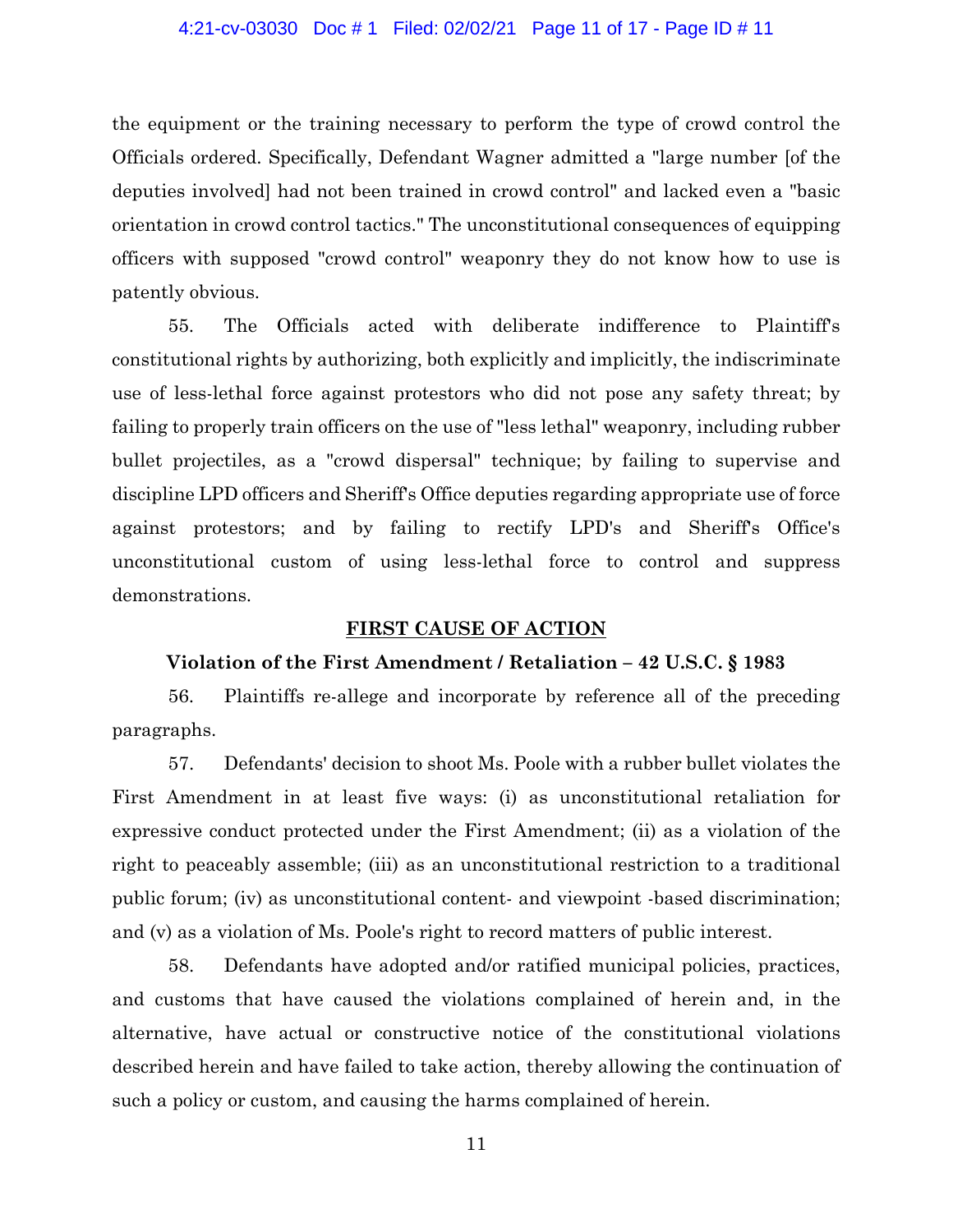### 4:21-cv-03030 Doc # 1 Filed: 02/02/21 Page 12 of 17 - Page ID # 12

59. Ms. Poole's rights to assemble, protest, and demonstrate peaceably are all protected activities under the First Amendment of the United States Constitution.

60. Defendants, including John Doe Officers 1-21, acted under the color of state law when they deprived Ms. Poole of her rights to assemble, protest, and demonstrate peaceably by shooting her in the face with a rubber bullet.

61. Defendants' use of force against Ms. Poole and other similarly situated protestors was substantially motivated by the protesters' and Ms. Poole's engagement in First Amendment protected activity, constituted an effort to deter future similar activity, and evidences a pattern or practice of unconstitutional conduct that is certain to continue absent any relief.

62. The above-described conduct was, and continues to be, a proximate cause of Ms. Poole's pain and suffering and has chilled her desire to participate in future protests.

# **SECOND CAUSE OF ACTION**

### **Violation of the Fourth Amendment – 42 U.S.C. § 1983**

63. Plaintiffs re-allege and incorporate by reference all of the preceding paragraphs.

64. Ms. Poole did not commit a crime, and was not suspected of committing a crime.

65. Ms. Poole did not pose a threat to Defendants or any of their officers or agents or any other person.

66. Ms. Poole was seized by Defendants when Defendants' officers intentionally, by kettling and through the use of force and rubber bullets, terminated her freedom of movement.

67. Defendants' use of KIPs, rubber bullets, and eXact iMpact Sponge Rounds to effect the seizure was objectively unreasonable and violated Ms. Poole's protections against being unlawfully seized and subjected to excessive force.

68. Defendants acted under the color of state law when Defendants committed these acts and, as a result, Defendants' acts were objectively unreasonable and constituted unlawful seizure and excessive force.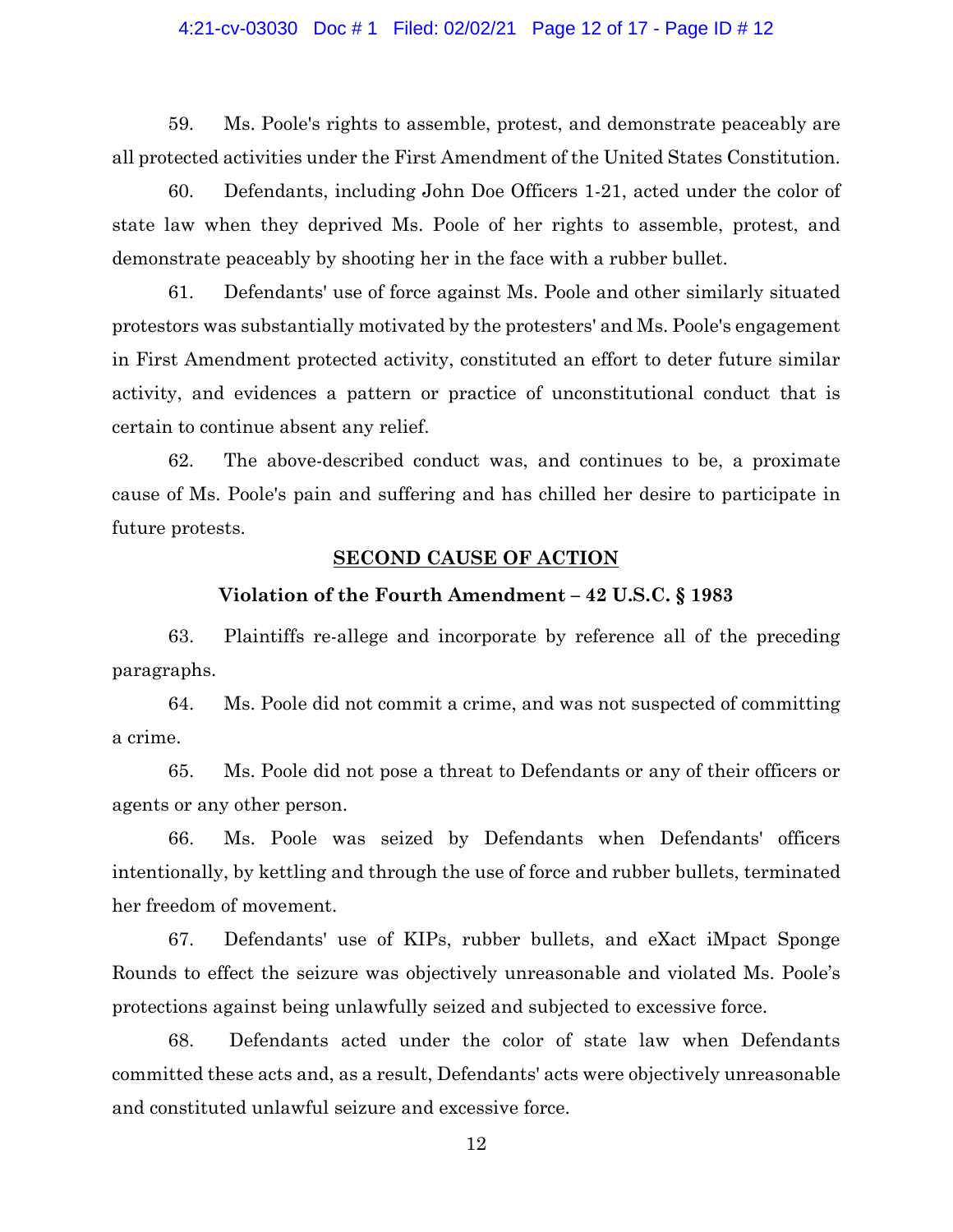## 4:21-cv-03030 Doc # 1 Filed: 02/02/21 Page 13 of 17 - Page ID # 13

69. Ms. Poole fears further retaliation in the future in violations of the Fourth Amendment if she continues to observe, record, or participate in constitutionally protected activity.

70. As a direct and proximate result of Defendants'' unlawful actions, Ms. Poole endured pain and suffering.

# **THIRD CAUSE OF ACTION**

## **Violation of the Fourteenth Amendment – 42 U.S.C. § 1983**

71. Plaintiffs re-allege and incorporate by reference all of the preceding paragraphs.

72. Defendants acted under color of State law when they decided to forcibly disperse Ms. Poole by using rubber bullets, thereby violating her Fourteenth Amendment right to due process.

73. Ms. Poole has protected First Amendment liberty interests in the right to assemble, protest, and demonstrate peaceably.

74. Ms. Poole has a right to not be subject to excessive force in the context of engaging in this expressive First Amendment activity.

75. By violently attacking unarmed protestors engaged in expressive conduct, Defendants have engaged in conduct that was so egregious, so outrageous that it may be fairly be said to shock the contemporary conscience, and therefore that conduct constitutes excessive force in violation of the Due Process Clause of the Fourteenth Amendment.

76. As a direct and proximate result of Defendants' unlawful actions, Ms. Poole endured pain and suffering.

# **FOURTH CAUSE OF ACTION**

# **Civil Conspiracy – 42 U.S.C. § 1983**

77. Plaintiffs re-allege and incorporate by reference all of the preceding paragraphs.

78. On or before May 31, 2020, the Defendant Officers, including the municipal policymakers for both Lancaster County and the City of Lincoln, met to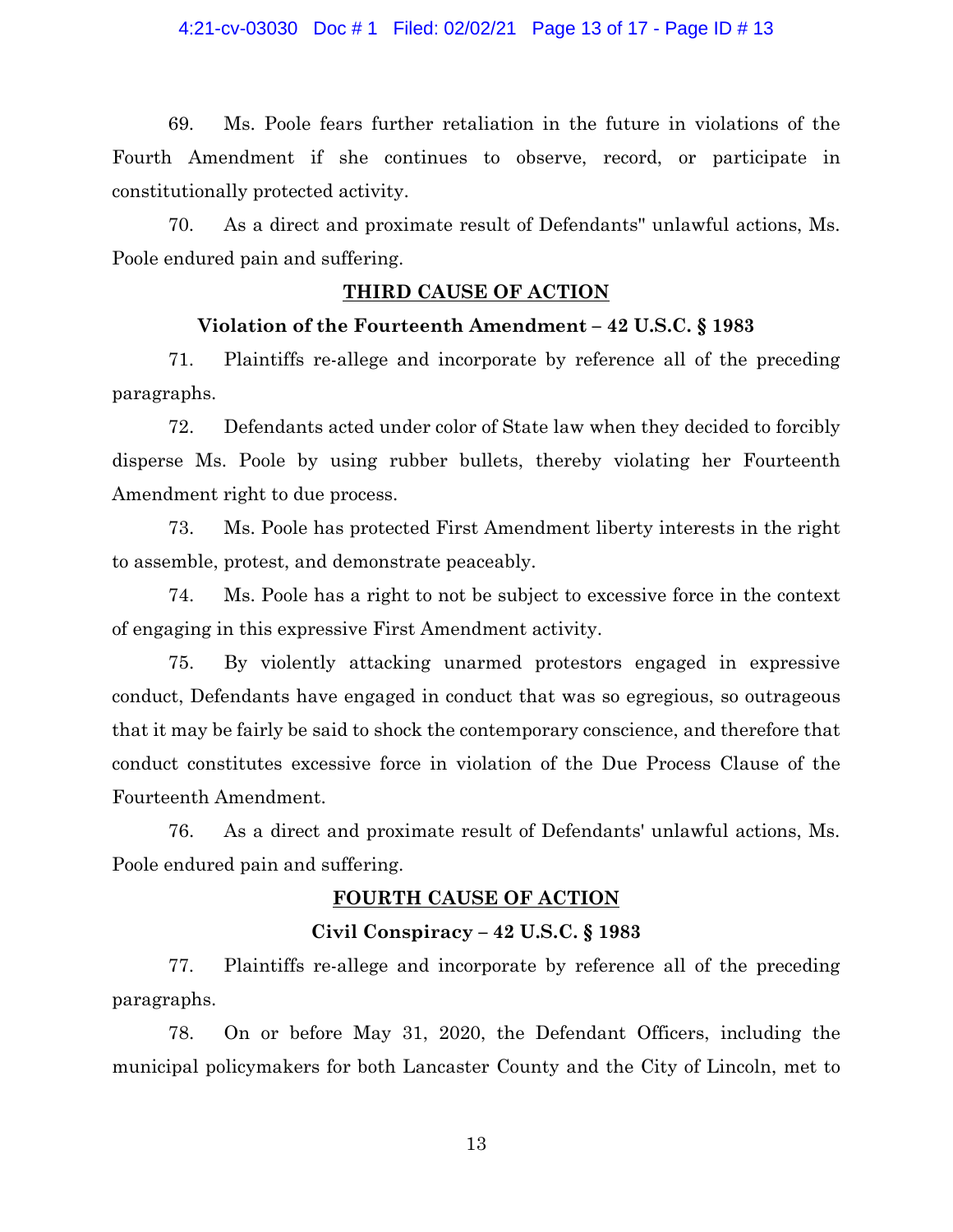#### 4:21-cv-03030 Doc # 1 Filed: 02/02/21 Page 14 of 17 - Page ID # 14

discuss law enforcement's response to protest activity in and around Lincoln, Nebraska.

79. The municipal policymakers and John Doe Officers, many of whom were from different law enforcement agencies, reached a mutual understanding to take a course of conduct including, but not limited to, the use of rubber bullets and other weaponry on protestors exercising their First Amendment rights to Free Speech and Assembly.

80. The municipal policymakers and John Doe Officers reached a mutual understanding to effectuate the kettling, arrest, and detention of protestors exercising their First Amendment rights.

81. After reaching this consensus, both municipal policymakers directed officers under their control and supervision to execute the unconstitutional activity described above. The John Doe officers joined the conspiracy when they agreed to participate in said activity.

82. The plan and conspiracy was furthered by overt acts including, but not limited to, the kettling and seizing of Ms. Poole, and the firing of projectiles, including rubber bullets, at peaceful protestors like Ms. Poole.

83. Subsequent incident reports confirm the Defendants' plan and coordination regarding the indiscriminate use of "less-lethal" weaponry on peaceful demonstrators. In these reports, officers with the Lancaster County Sheriffs' Office acknowledge receiving and deploying "less lethal" weaponry that they received from the Lincoln Police Department.

84. Defendants acted with discriminatory animus toward the protestors, and against Ms. Poole, intending to deny Ms. Poole and those who associated with the Black Lives Matter movement the equal protection of the law.

85. As a direct and proximate cause of the conspiracy between the Defendant Officers and others, Ms. Poole was subjected to the deprivation of her First, Fourth, and Fourteenth Amendment rights, and was severely and permanently injured.

## **FIFTH CAUSE OF ACTION**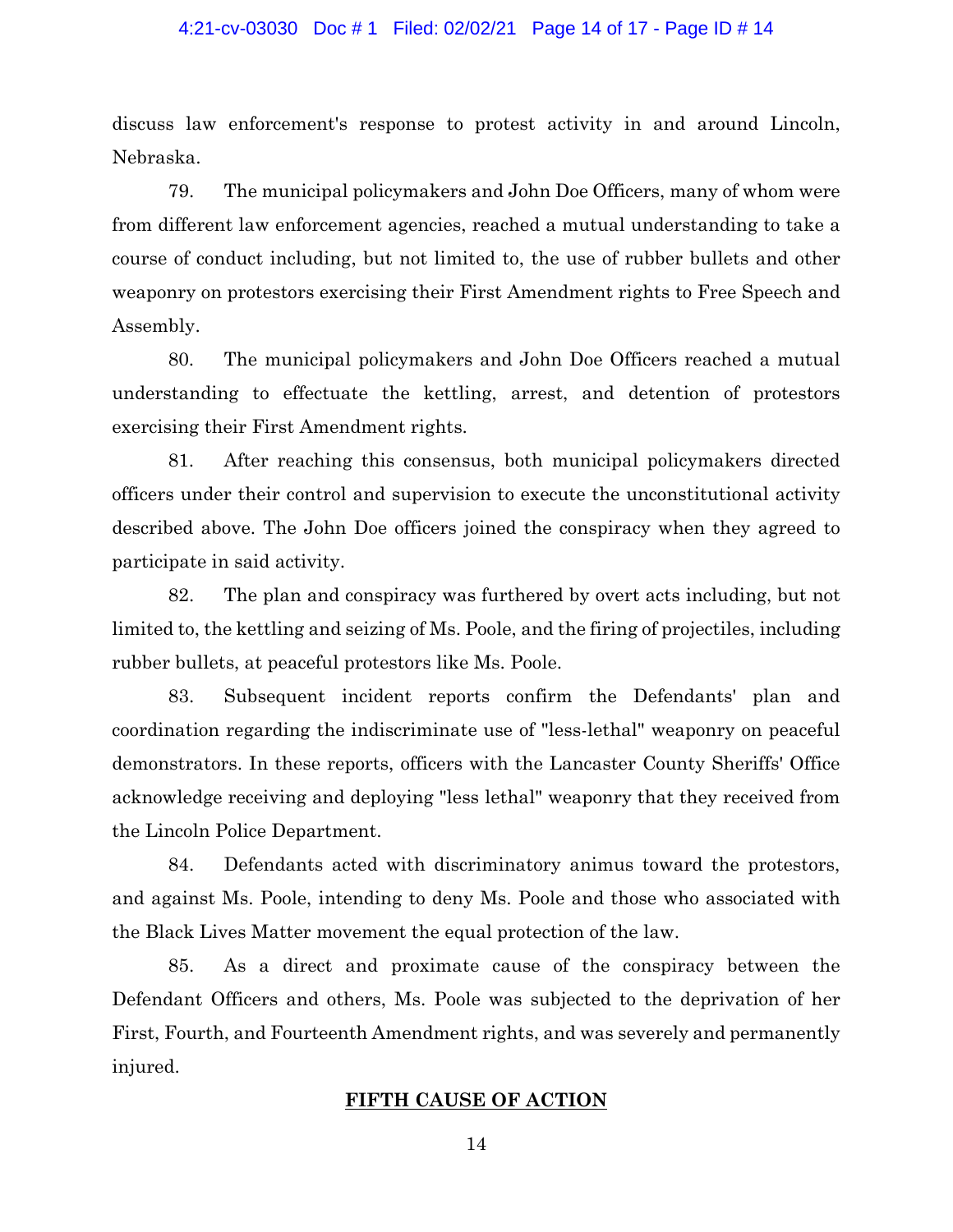### **State Law Negligence**

86. Plaintiffs re-allege and incorporate by reference all of the preceding paragraphs.

87. Defendants City of Lincoln and Lancaster County have adopted official Department policies governing the use of force.

88. Pursuant to these policies, officers are permitted to use "deadly force" only in certain limited circumstances, including to protect deputies or others from threats of death or serious bodily injury. All officers using "deadly force" are required to receive formal training on the specific weaponry used.

89. "Deadly force" is defined in Department policies as any use of force that creates a substantial risk of causing death **or** serious bodily injury.

90. The firing or rubber bullets indiscriminately into crowds creates a substantial risk of causing death or serious bodily injury, and thus constitutes "deadly force" under relevant Department policies.

91. Additionally, manufacturers of KIPs, rubber bullets, and eXact iMpact Sponge Rounds specifically warn law enforcement agencies that such weaponry "may cause serious injury or death to you or others," and thus "must be used only by authorized and trained law enforcement."

92. At approximately 10:03 pm on the evening of May 31, 2020, John Doe Officers—collectively and in concert with each other—began firing KIPs, rubber bullets, and/or eXact iMpact Sponge Rounds indiscriminately at a peaceful crowd which posed no threat of death or serious injury to the Defendant Officers.

93. The conduct of these Defendant Officers was inherently dangerous, and conducted in direct violation of Department policies. Accordingly, all officers are alternatively liable for the conduct of each other.

94. As a direct and proximate cause of this negligent conduct, Ms. Poole sustained severe and permanent injuries to her face, requiring emergency reconstructive surgery.

### **PRAYER FOR RELIEF**

WHERFORE, Plaintiffs respectfully requests an Order as follows: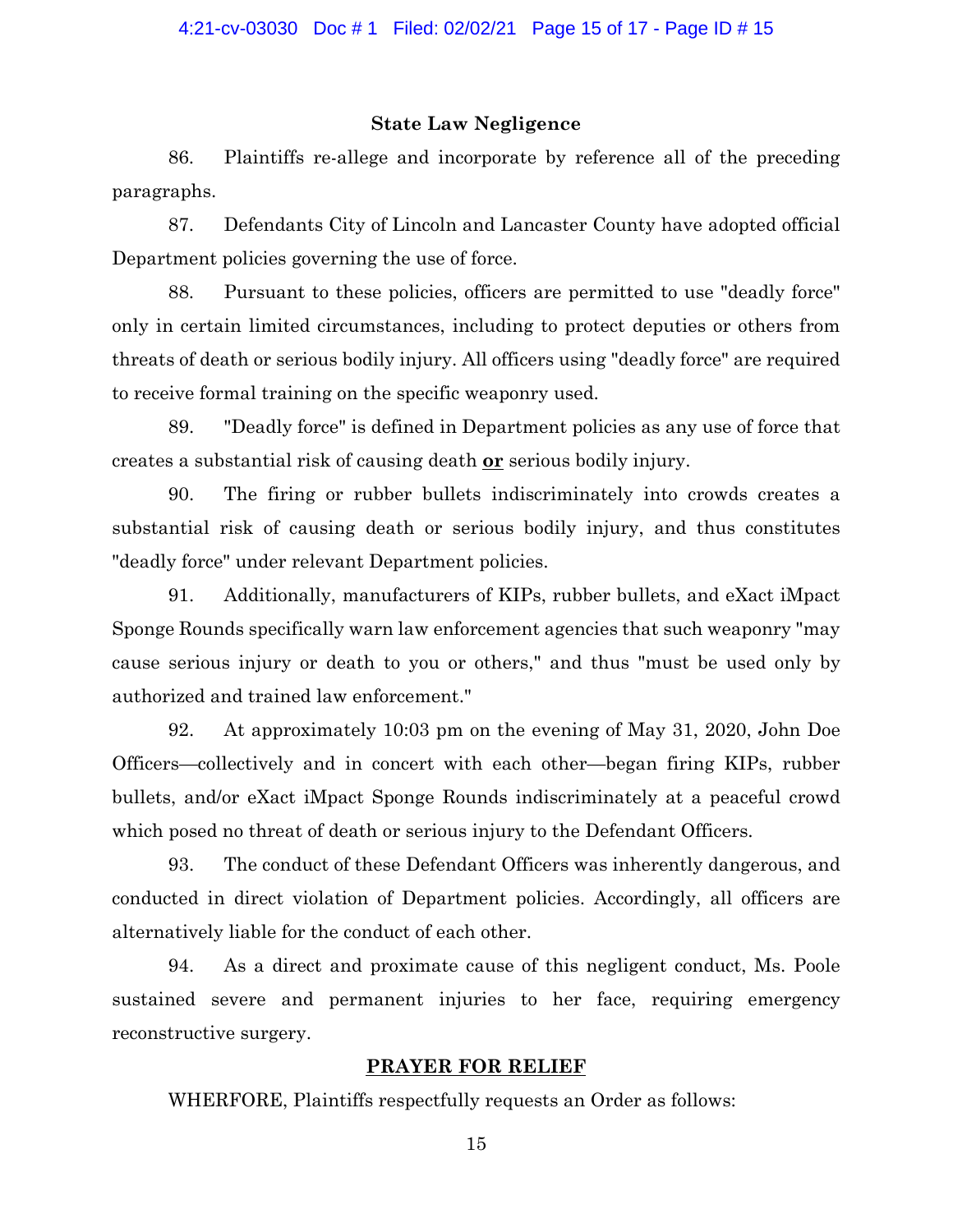### 4:21-cv-03030 Doc # 1 Filed: 02/02/21 Page 16 of 17 - Page ID # 16

- 1. Special damages for the cost of her medical care in an amount to be proven at trial;
- 2. Compensatory damages for the violations of her constitutional and statutory rights, all to be determined according to proof;
- 3. Punitive damages;
- 4. Attorneys' fees pursuant to 42 U.S.C. § 1988;
- 5. Costs of suit;
- 6. Pre- and post-judgment interest; and
- 7. Such other and further relief as the Court may deem just and proper.

# **DEMAND FOR JURY TRIAL**

Plaintiff demands trial by jury on all issues so triable.

Dated this 2nd day of February, 2021.

Elise Poole and Jackie Buntgen, PLAINTIFFS.

By: ACLU of Nebraska 134 S. 13th St. #1010 Lincoln, NE 68508 (402) 476-8091 [ajsipple@aclunebraska.org](mailto:ajsipple@aclunebraska.org)

Penning jagten  $\overline{\phantom{a}}$  , where  $\overline{\phantom{a}}$  , where  $\overline{\phantom{a}}$  , where  $\overline{\phantom{a}}$ 

Adam J. Sipple, #20557

and

Daniel J. Gutman, #26039 Jonathan H. Latka, #27123 FRASER STRYKER PC LLO 500 Energy Plaza